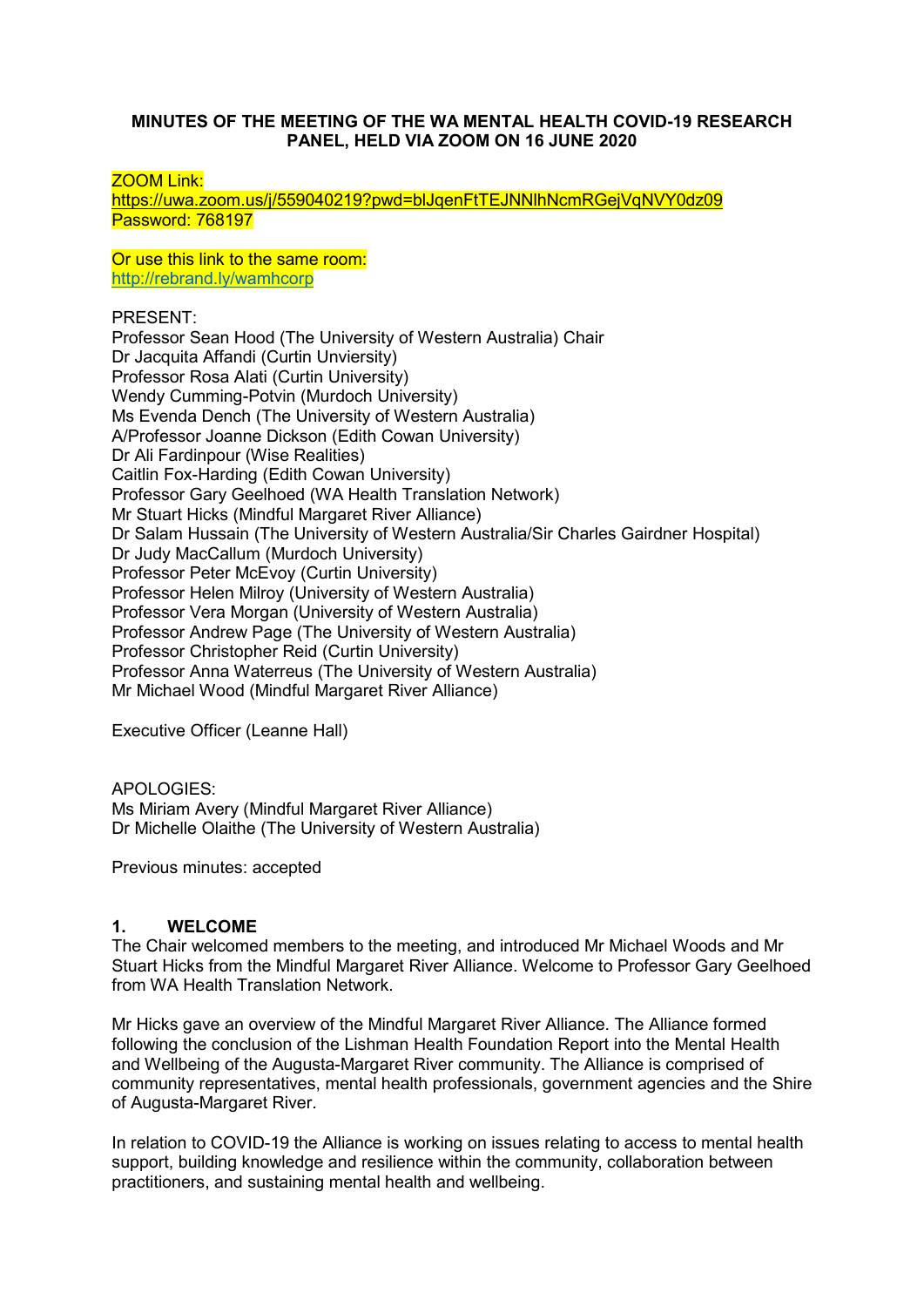## **2. PLANNING FOR NATIONAL COVID-MENTAL HEALTH GRANT**

Professor Hood invited discussion on a potential WAMH-CoRP coordinated submission to the MRRF Coronavirus Research Response 2020 COVID-19 Mental Health Research Grant.

There are a number of projects in the group that might be considered for submission to the COVID grant, and that would potentially match with the priority areas identified. Would need to be mindful of duplication with other submissions.

Professor McEvoy suggested using the workstream option to bring together the group on a broader CIVIC project. The workstreams currently identified are:

- CIVIC Communities adult populations using the WA electoral role
- Health care workers
- Tertiary students
- Educators
- FIFO workers
- First responders
- Health care needs assessment of people with lived experience
- Clinicians and health care providers (Delphi Study)
- Vulnerable Populations
- Severe mental illness
- Aged and disability carers

In this way it would be possible to package together all the areas of expertise and interest within the WAMH-CoRP group into a single application, as there is strength in the numbers and the platform being used to collect data. Within the different workstreams there may also be interventional aspects that could be tied in.

Professor Hood commented that there could possibly be another workstream relating to rural and community around improving systems deliveries and coordination/provision and access to services.

Dr Hussain suggested approaching Dr Danny Rock, who was working with Professor Ian Hickie on a similar project around health system accessibility and modules such as mental health and digital health.

Ms Dench mentioned a forecast opportunity from MRFF Digital Health/Health Services Improvement scheme coming up.

Group to meet again next week to work through a whole-of-WAMH CoRP submission.

#### **3. DIRECTORY OF MEASURES**

Professor McEvoy advised that the measures have been submitted for ethics approval by Dr Affandi. They are not quite the final order, but most of the questionnaires and items are the same as those that have been approved.

Met with WACHS to ascertain what questions they may be interested in. They are particularly interested in beliefs around COVID, its causes, the trustworthiness of communications from politicians and healthcare workers, and whether there is a willingness to accept vaccination if/when one is developed.

The plan at this stage is to go monthly with administration, rather than fortnightly, so any additional measures can be added in if required.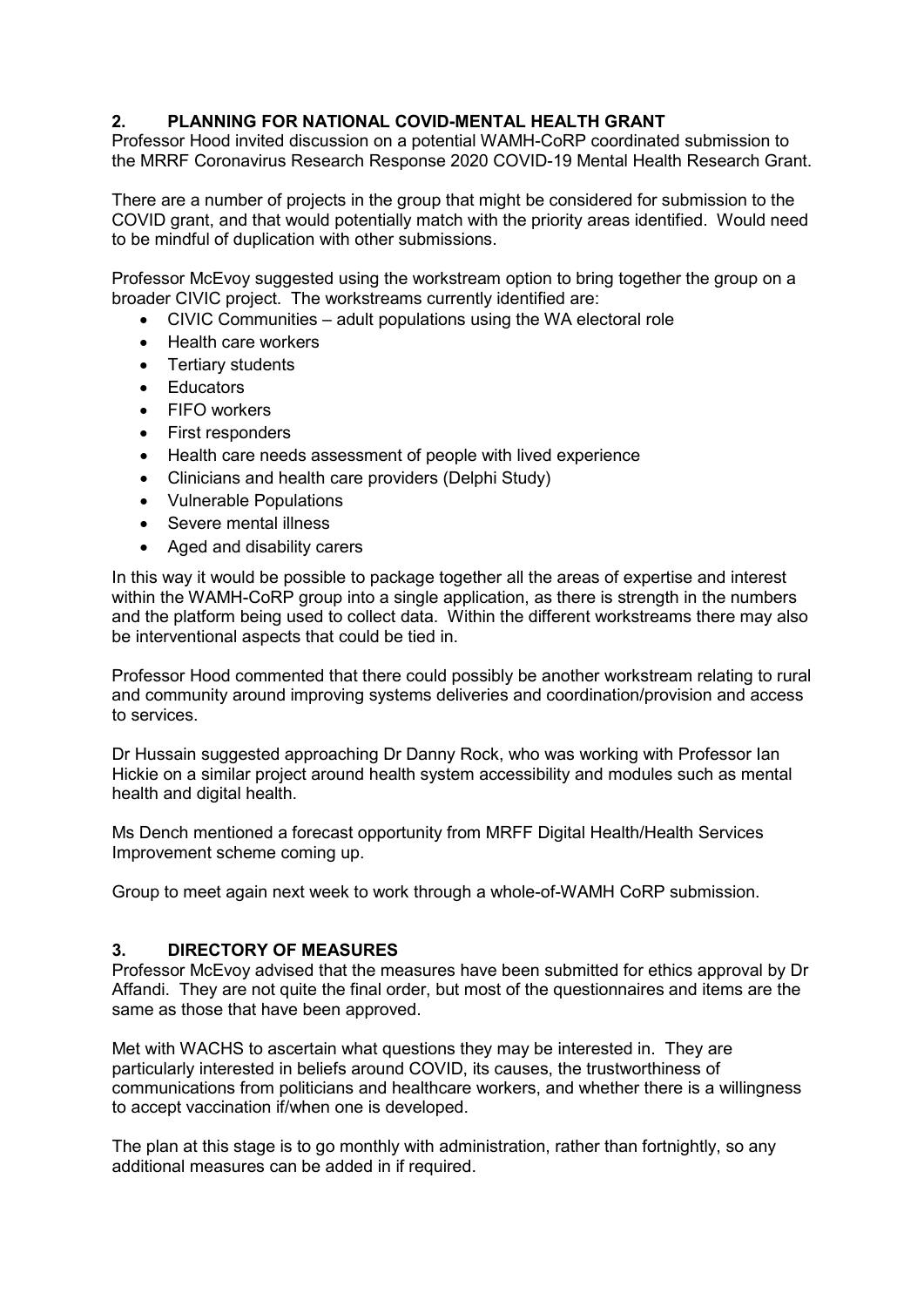Also have been meeting with Dr Daren Gibson regarding developing a mental health research strategy in WA. The plan is to run a Delphi study of people's lived experience in collaboration with Mr Ben Horgan. Will also approach health providers, mental health researchers and funding bodies across the state to identify their mental health research priorities. In addition a survey of mental health clinicians is to be conducted – in WA mental health clinicians are not involved in research as much as clinicians in other areas of health – to better understand and identify enablers and barriers to mental health clinicians getting involved in applied/translational research. Identifying strengths in WA mental health research. A proposal is currently with Dr James Williamson, Assistant Director General, and waiting for feedback.

# **4. WORKGROUP UPDATES**

## **a. CIVIC**

Professor Reid informed members that the CIVIC project is progressing and is now well established. The focus of the last week or two has been around FIFO workers. Also progressing with adding researchers from across the WA Universities to the CIVIC protocol.

## **b. Digital Telehealth**

Nil.

## **c. Workforce**

Dr MacCallum updated members on the progress of the Workforce working group. To date four different surveys have been developed - Educators, Health Workers, Tertiary Students, and General. The next phase is requesting reciprocal ethics approvals and inviting participants. Appearance of the survey/invitations and associated documentation (participant information sheets) – originally CIVIC out of Curtin University, but need to clarify so participants know what the source of the survey is. Sean commented that it usually a combination of all i.e.: each University's logo, and WAHTN should be included as the parent group. Jacquita advised that all the logos can be put on the website/landing page.

## **5. PROJECT UPDATES**

Professor Morgan; update on audit of staff involved in care of people with severe mental illness in community mental health. Professor Anna Waterreus has developed the questionnaire with input from Professor Morgan, Professor Flavie Waters, and Dr Ajay Velayudhan. Professor Waterreus is working with Dr Velayudhan, to run it in South Metro. Have also provided a copy to North and East Metropolitan Health Services in case they wish to run the audit, with a further possibility to run in regional centres but more funding would be required.

## **8. NEW BUSINESS**

Professor Hood mentioned a recent announcement that his project "Mental health of healthcare workers during COVID19 crisis" has been selected for grant support from the WA Government (JTSI & WA Chief Scientist) COVID19 Research Grants scheme.

Dr Fardinpour advised that they have been awarded an Innovation Grant from the WA Department of Jobs, Tourism, Science and Innovation for their CARLA project. The aim of the project is to create a virtual learning tool that can be used by therapists for group or individual therapy.